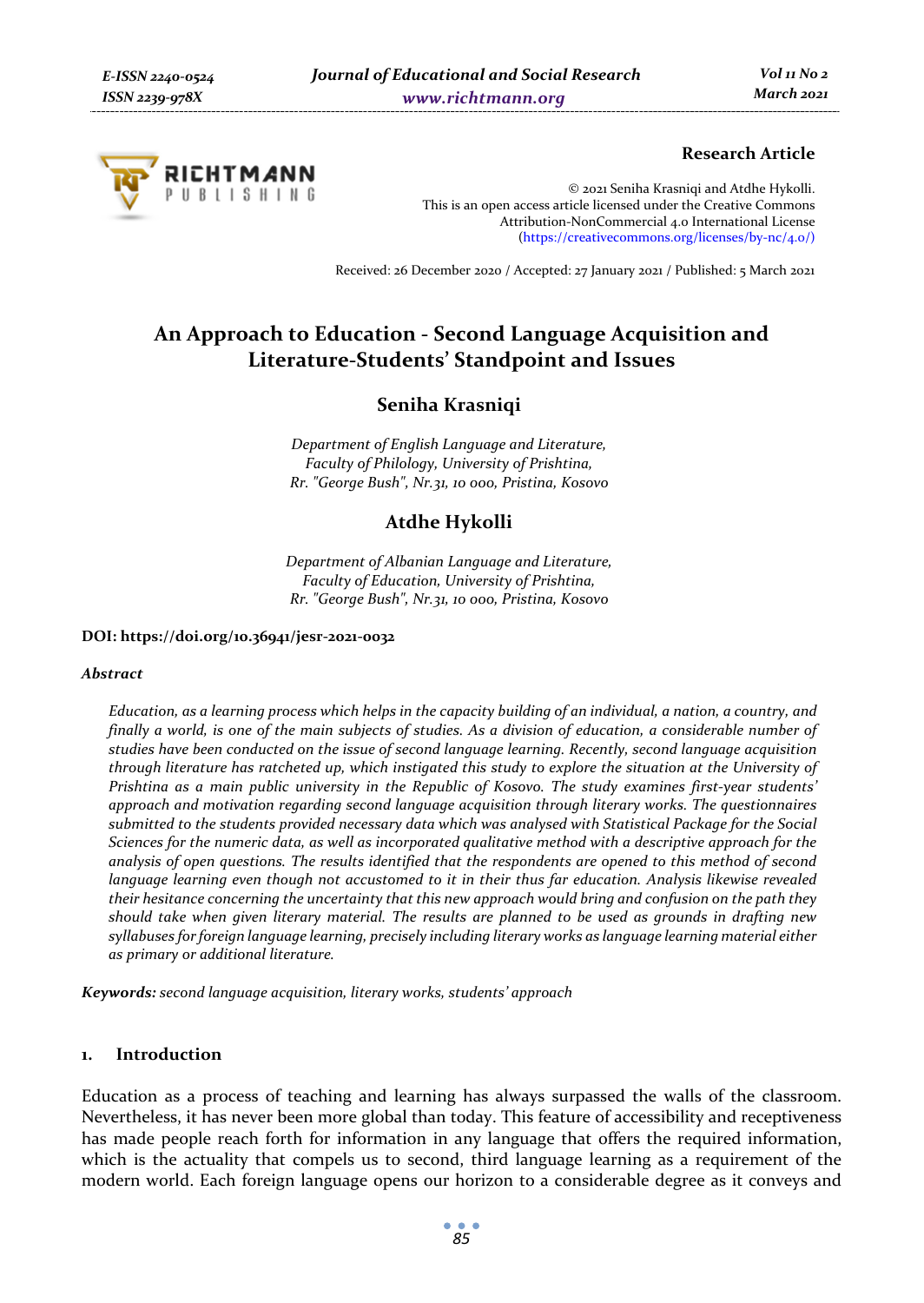| E-ISSN 2240-0524 | Journal of Educational and Social Research | Vol 11 No 2 |
|------------------|--------------------------------------------|-------------|
| ISSN 2239-978X   | www.richtmann.org                          | March 2021  |

promotes the information written in that particular language. We find it necessary to add this brief note regarding the notion of "the second language", "in this context 'second' can refer to any language that is learned subsequent to the mother tongue. Thus, it can refer to the learning of a third or fourth language. Similarly, 'second' is not intended to contrast with 'foreign'" (Ellis, 2003, p. 3). The necessity for foreign language learning, which consequently enriches our education in every field, has urged European Council to draft a *Common European Framework of Reference for Languages, learning, teaching, and assessment*, which "provides a common basis for the elaboration of the language syllabuses, curriculum guidelines, examinations, textbooks, etc. across Europe. It describes in a comprehensive way what knowledge and skills they have to develop so as to be able to act effectively" (Council of Europe [CE], 2018, p.2). Based on the objective of the CEFR, we have set our own objective for this study which is ascertaining students' approach regarding the method in the development of productive and receptive skills through literary works.

Throughout the study, we did not digress from the CEFR considering it as a guide due to its gravity as a material which unites the professionals in the field of language learning all over Europe. This reference does not just define the current state and methods practiced, moreover, it offers universal aims and ideas on the content and methodology to be used (CE, pg.1). The definition of common pedagogical problems leads to the common solutions of the same. Furthermore, "the systematic study of how people acquire a second language (often referred to as L2) is a recent phenomenon, belonging to the second half of the twentieth century. Its emergence at this time is perhaps no accident. This has been the time of the "global village" and the "World Wide Web" (Ellis, 2003, p.3). Therefore, we strived to research and contribute by surveying the situation in our own playground, the University of Prishtina.

#### **2. Review of Literature**

Among studies in aid for our research and those that contributed to our knowledge in this field were researchers such as Robinson, who injected hope for this merge, by writing "if both literature and language professors appreciated the interconnectedness of their goals, the proficiency could be spread more evenly and thoroughly throughout the foreign language program" (1991, p.216). Based on this and our desire for the establishment of this connection we went through numerous studies and literature to acquaint ourselves with the diverging opinions on the issue. Hence, we encountered Williams who in his work on literary criticism defines literary text as prose with "immediate human experience" (1977, p. 80), hence, reflecting the real-life situations required by CEFR. Moody, who accentuates the unity of language and literature by saying "literature is language" (1986, p. 356). Basnett and Grundy, who write "Literature is a high point of language usage, arguably it marks the greatest skills a language user can demonstrate. Anyone who wants to acquire a profound knowledge of a language that goes beyond the utilitarian, will read literary texts in that language" (1993, p.6). Herr, who considers literature as "an integral part of foreign language education" (1982, p.205). Lazar, who support literature "as a particularly good source for developing students' abilities to infer meaning and to make interpretations. This is because literary texts are often rich in multiple levels of meaning, and demand that the reader/learner is actively involved" (1993, p.19).

Thereagainst, we encountered Edmondson (1997) as one of the most cited and vocal in terms of opposing literature as valid material in language learning or Topping (1968) who mentions the destructive effect of literature in term of infringement of grammatical norms (as cited in Butler, p.263).

Due to these discrepancies, we initiated this study to determine the stance of 2019/2020 academic year students at our first public university, thus determine the possibility of literature inclusion in a second language learning classroom.

## **3. Current Situation and Struggles in Second Language Learning Classrooms in Kosovo**

The chain reaction that comes from the primary and secondary education teachers passing their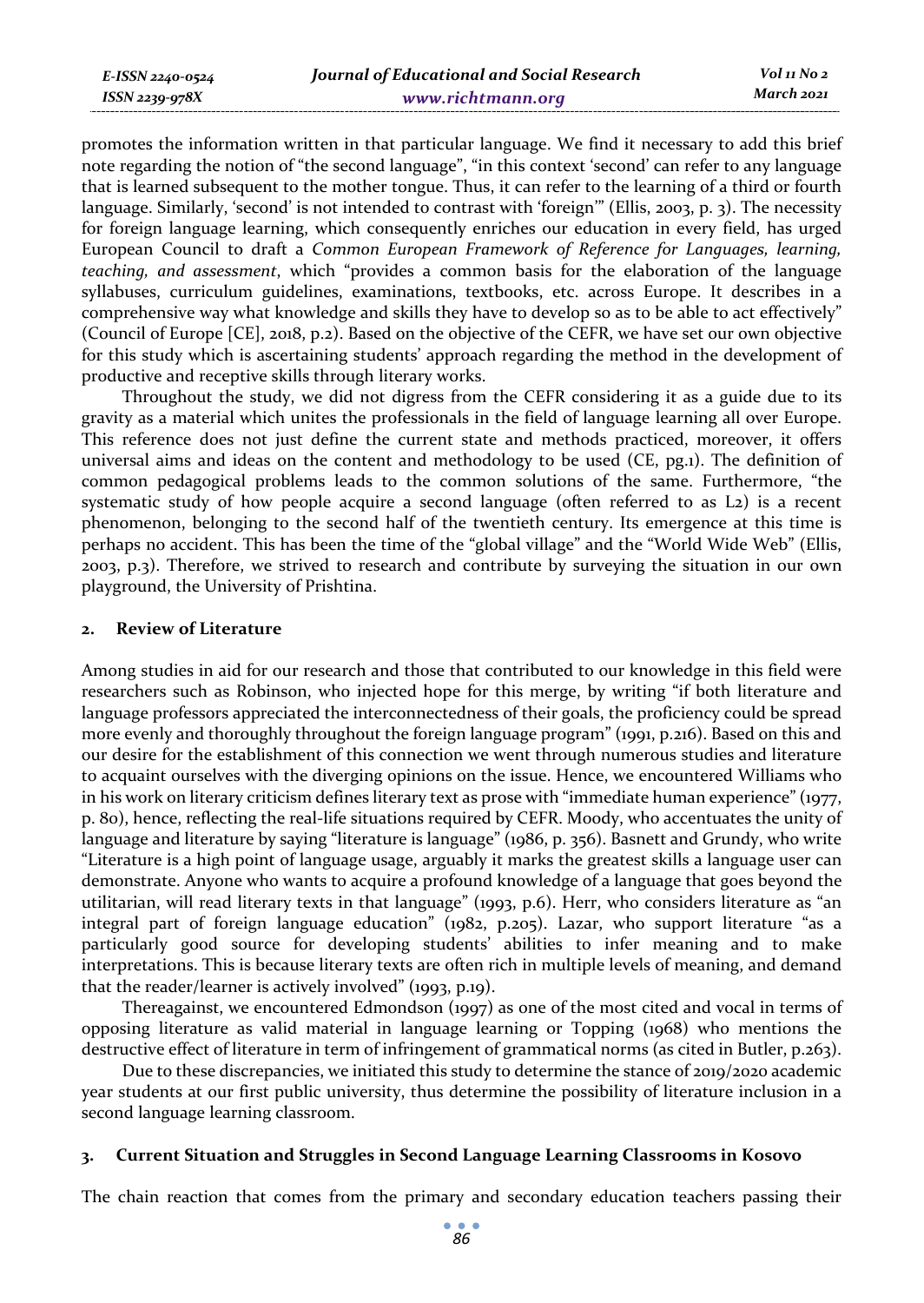*E-ISSN 2240-0524 ISSN 2239-978X*

method to the students, respectively students of a foreign language, who are future teachers, passes the reality that they were mainly exposed to the coursebook product of Cambridge or Oxford University Press in the case of English learning. This constant reliance on the standard coursebooks reinforces a lack of guidance and preparedness for the incorporation of any other material beyond these coursebooks. The incentive as such is even disheartened by the current curriculum which barely mentions literary work inclusion in language teaching, disregarding the fact they are mentioned in the CEFR. This shortage of referrals not only deprives teachers of this "new" method in education, additionally it discourages the ones who are willing to use it. Hence, they withdraw themselves from the principle which started with Horatio that "a poem should instruct and delight" (Salman, 1979, p.256); or the stance that "Humanistic critics share Horace's belief that literature, at its best, both teaches and delights, furthermore, that the teaching and the delighting are intertwined, so much so that one cannot be separated from the other" (Seaton, 2014, p.165). The formula of teaching the language by delighting with literature is thus not supported and creates confusion when in the attempt to benefit from this source of entertaining teaching and learning. Consistent with this, the teacher should be given clear instruction, objective, and motivation to use literary material with the clarity to practice it in language courses without putting literature as the main object with the discussion of its genre, style, structure but be subservient to language learning and practicing. Similarly, "Several researchers have also found mismatches between what teachers say they believe and what their classroom practices actually seem to demonstrate" (Hall, 2011, p.5), which is the prove of dismayed teachers in using literary material even when inclined being under pressure of their surrounding on not to be unconventional.

Teachers' unpreparedness and discouraging environment deem them incapable of using literary material in their classroom and with its domino effect increase their ineptness in raising the awareness on this approach in language acquisition, disregarding the fact that "Language awareness tasks can help with this by encouraging learners to explore patterns in text and to notice features of the language as well helping them to think in English about English" (as cited in Jones &Carter, 2012, p.71).

### **4. Research Questions**

With the concern about the current situation at the University of Prishtina, Faculty of Philology, regarding the second language acquisition through literary works, the questions were designed to reveal students':

- **-** fondness for literature,
- **-** the volume of reading,
- **-** preferences concerning learning a second language,
- **-** past experience in terms of second language acquisition through literary material.

In the case of incorporated literary material, their partialities about the information the particular literary material should contain, in terms of the characters, setting, culture, and social background as elements that would attract them as learners and readers.

# **5. Method**

# *5.1 Research Design*

Aiming collection of both qualitative and quantitative data the study arranged a mixed-method questionnaire comprising of 19 questions. The provided data for this empirical study was administered with Statistical Package for Social Science (SPSS 15.0) for more accurate exploratory results.

# *5.2 Respondents of the Study*

The respondents of the study were students at the University of Prishtina, Faculty of Philology. More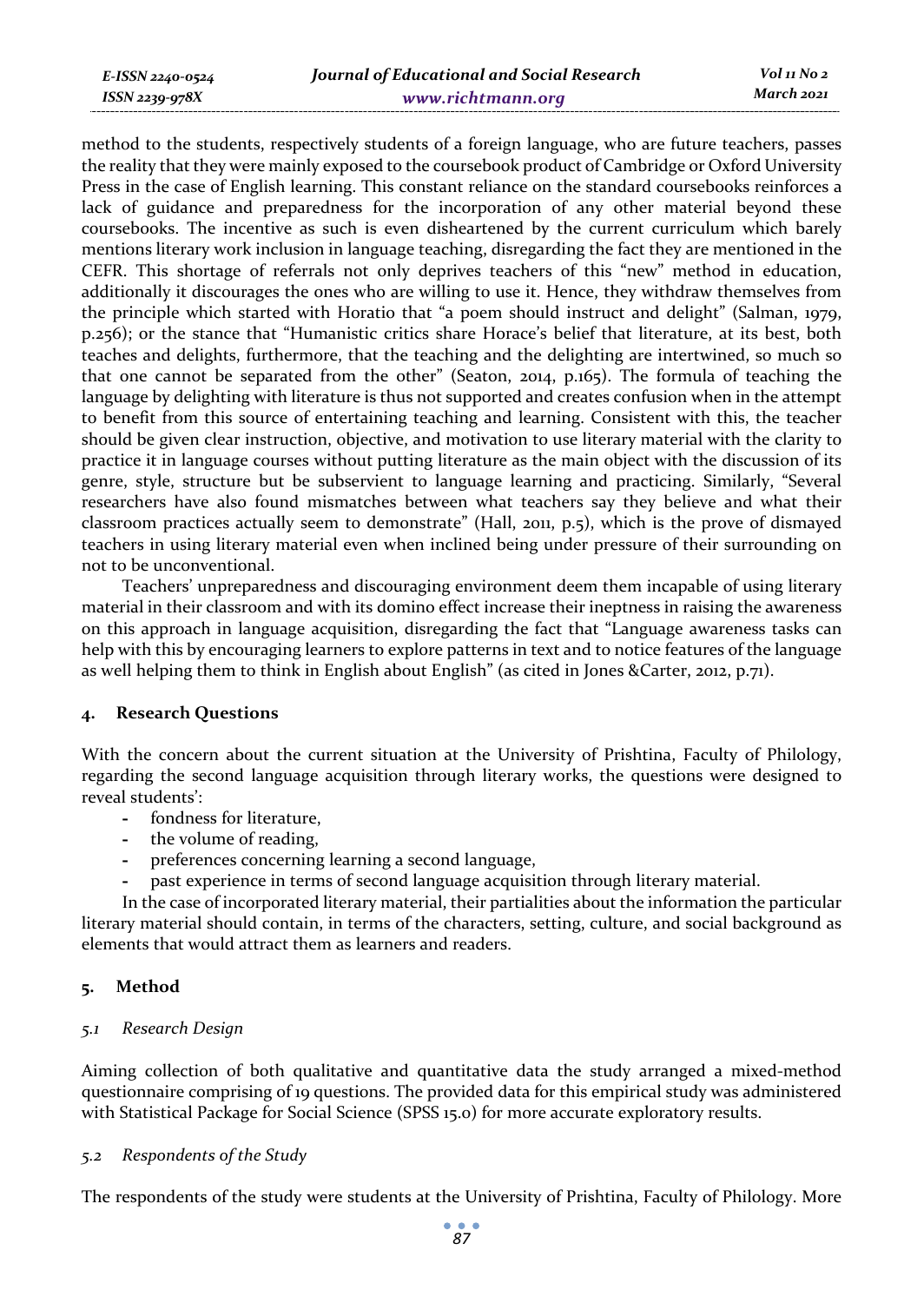precisely, 63 first-year students who were inquired at the beginning of the first semester, so they will express their attitude brought from the high school and are intact by university language teaching methodology. Our subjects of study are 'longitudinal' learners of foreign languages who started this marathon from their sixth grade. Being the students who selected a foreign language learning/teaching as their profession and in the future teaching as their carrier, we considered them as a suitable starting point for experimenting with the possibility of integration of literary works in foreign language learning classroom.

The respondents were asked to answer the questions as accurately as possible. Guaranteeing the confidence, we will provide, we ensured them that there are no right or wrong answers, hence required the truthful revelation of their opinion. Bringing forth the essential character of our study their responses and recommendations are intended to be seriously deliberated and taken into account in the future development of foreign language courses.

# **6. Results**

Analysis withdrawn from the answers of 63 target respondents is descriptive from both quantitative and qualitative standpoint. We will hereby present qualitative and quantitative data in a mixed manner.

The opening question requires respondents' stance from their background as an individual and previous high-school student, not holding a specific point of literature in any language in particular (Table 1). The gained response includes 86% affirmative and 14% negative answers which give hints on their bare impendence towards literature without the interference of language.

**Table 1.** Fondness for literature

| Yes |     | Nr. Participants |
|-----|-----|------------------|
|     |     |                  |
| 260 | .4% |                  |

Regarding the frequency of respondents' reading any literary work such as a novel, short story, poems, or other, the responses lay weight on "rarely" and "in my free time" with a very low percentage of their frequent imminence.

Analogous to the previous question, when asked the precise time of their reading of any literary work, as well as the title they have read, the answers were not too revealing on the time frame. While among titles mentioned we have such as *The process* by Franc Kafka, *The Tunnel* by Ernesto Sabato, *The Alchemist* by Paulo Coelho, *Inferno* by Dan Brown, *Once in a lifetime* by Danielle Steel.

When asked about the reason for their referral to any literary material in order to derive the true reason for their reading, 57% of the respondents said that they have read for fun, while 43% read for their school assignment (Table 2).

**Table 2.** Reading for fun or school assignments

| Fun | School assignments | Nr. Participants |
|-----|--------------------|------------------|
|     |                    |                  |
|     |                    |                  |

Impending closer towards more specific use of literary works, and respondents' opinion whether a literary work can help them in language learning and if so, in what manner, the answers gained reveal that they primarily rely on its benefit to the vocabulary enrichment, new and distinctive expressions, developing speaking and writing skills, going towards the evolving new ideas and emboldening our brain into thinking.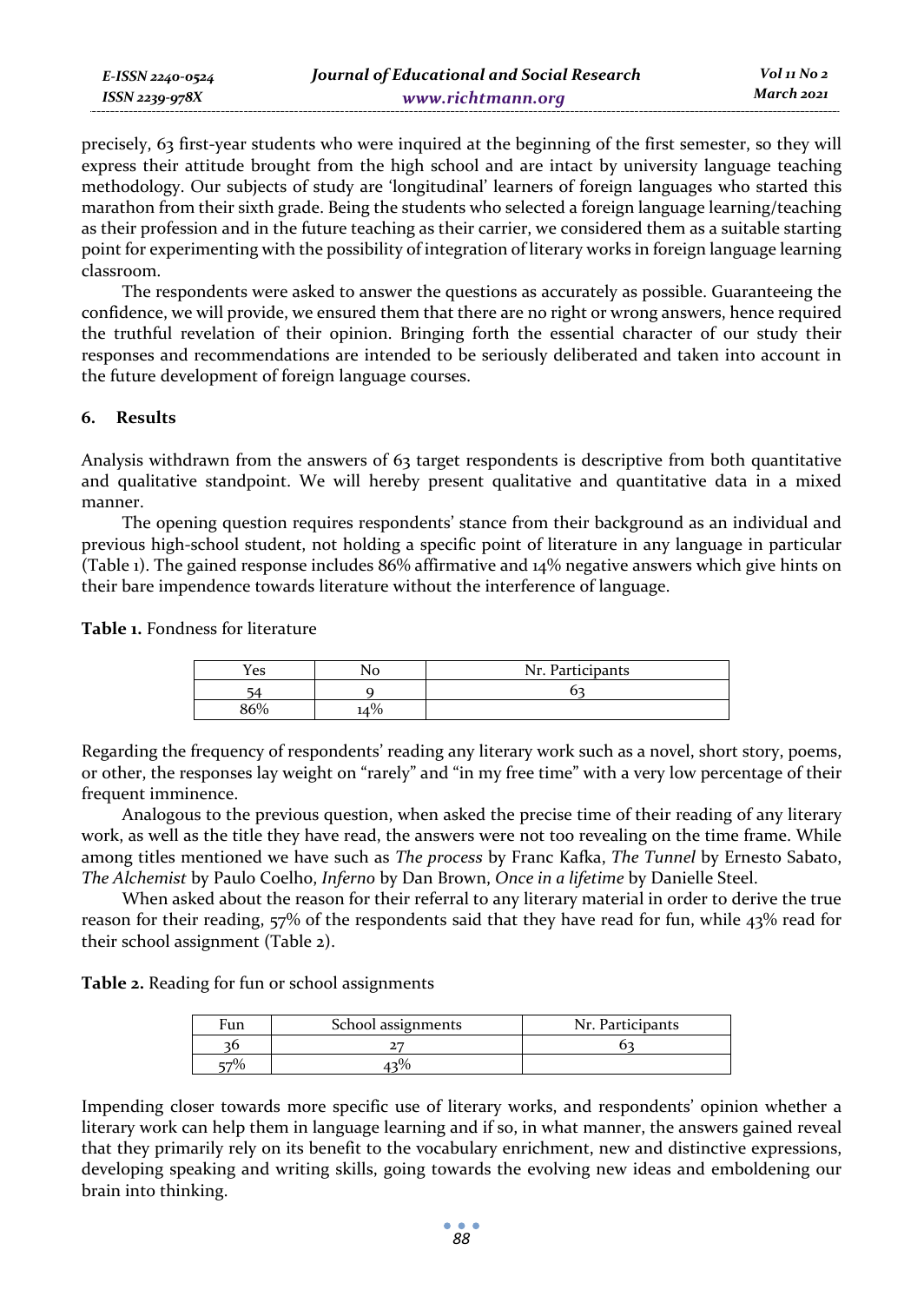| E-ISSN 2240-0524 | Journal of Educational and Social Research | Vol 11 No 2 |
|------------------|--------------------------------------------|-------------|
| ISSN 2239-978X   | www.richtmann.org                          | March 2021  |

*It helps in developing our expression and our critical thinking. (Student 1) I would question/ challenge things in the story, I would evaluate the things, I would present my ideas, which means I can improve my expression, among others. (Student 2)* 

Regarding the freewill of the respondents in using or avoiding the literature, the respondents' response does not show sharp diversity, resulting in the ratio of 54% in favor of using the literary works, while 46% in avoiding the same (Table 3). The respondents being in favor of using literary works, as a reason for their inclination, mention the benefit from the authentic language used in such materials, besides the dosage of enjoyment they bring to learning. While the ones who would avoid such material either reveal their connection to the traditional way of learning through grammar exercises used in the coursebooks or do not have any valid explanation except their lack of fondness for the literature and idleness to go through this "new" method of learning.

**Table 3.** Using or avoiding literary works in language learning

| Jse | Avoid | Nr. Participants |
|-----|-------|------------------|
|     | 20    |                  |
|     |       |                  |

Along the same line, a sharp distinction is not noticed either when asked to choose a language learning through games or literary work where 56% preferred literary works over games with 44%. (Table 4)

**Table 4.** Preference on learning a second language through games or literary work

| Games | Literary work | Nr. Participants |
|-------|---------------|------------------|
|       |               |                  |
|       |               |                  |

When given more options, to choose among, as the most to the least preferred, the results show the following order where watching movies is the most preferred way of learning a second language and learning through literary works are the least preferred:

- 1. Watching movies
- 2. Using standard coursebooks
- 3. Games
- 4. Extra activities
- 5. Literary works

The following question shows the bigger dominance of the coursebooks which students are accustomed to as they have practiced them from primary school, through high school to university. Given four choices to choose among, attempting to define the most preferable activity/exercise derived from the books, the respondents reveal their preference of vocabulary exercises, which are followed by writing tasks on various topics, filling the gaps in exercising grammar just to end with a novel excerpt (selected parts from a novel) used in the coursebooks as part of comprehension check.

In an attempt to discover the level of their awareness, thus their thitherto activities, regarding the object of our research, the respondents were served open question to express their ideas on how would they be able to learn a language through prose or poem, where they at 50% cases avoided the question completely, while others expressed the idea of memorizing new vocabulary by learning a poem by heart, by searching for the unknown words in the text, translating the text, discussing of the themes and motifs, deriving moral lessons.

The direct question on whether they have ever learned the language through literature,  $24\%$ responded with an affirmative answer, leaving 76% with "no" proving their incognizance with this method (Table 5). Moreover, the affirmative answers mentioned fiction and dramas as genres they learned from.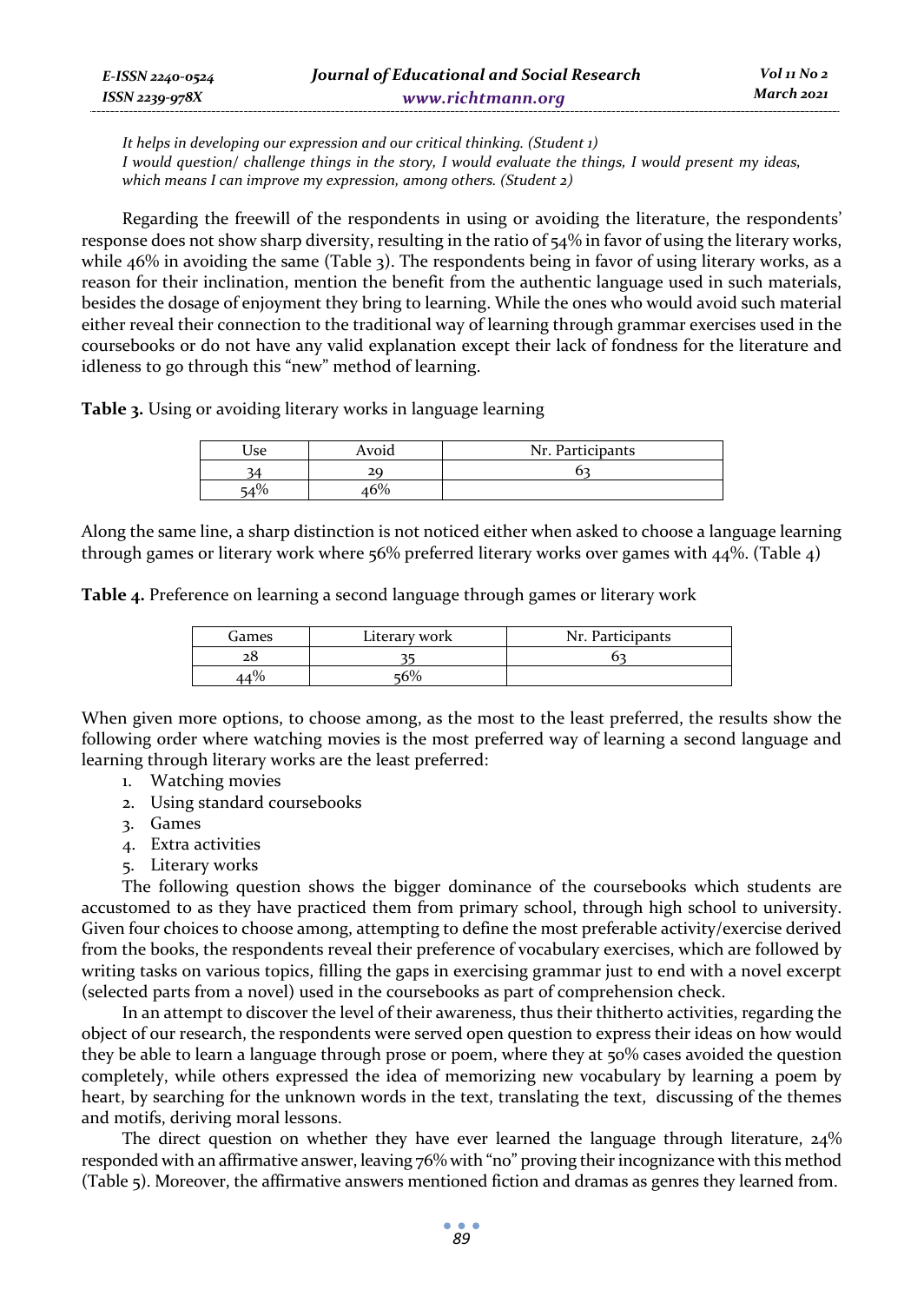**Table 5.** Previous learning experience of language through literature

| Yes | Nr. Participants |
|-----|------------------|
|     |                  |
|     |                  |

Imposing the method of our interest to the students, giving them only the options among the literary works by excluding any other form and activities, from the literary genres presented (such as plays, fiction, non-fiction, folk tale, poetry), they preferred fictions with the arguments such as:

*Because they are more interesting to me, I can think of something that has never happened, but it can happen in the future… I like extraordinary things. (Student 3). It's another level. It's a genre that can make you implicitly use your imagination. (Student 4).* 

Similarly, some respondents prefer non-fiction due to being fond of its factual nature.

As in approximately equal responses regarding their preferences in using or avoiding the literary works in language learning (see Table 3), although mainly not having experience with this learning method, the respondents are equally indecisive (Table 6) whether literary language is difficult, hence ought to/not to be used in language learning. The level of complexity did not reflect the equal responses on the level of superiority of these types of texts, hence 78% consider literary text being written in a more elevated style, while 22% do not consider them different from the other texts. (Table 7).

**Table 6.** Difficulty of literary language

| Yes | Nr. Participants |
|-----|------------------|
|     |                  |
|     |                  |

**Table 7.** Literary works/texts are superior (written in a more elevated style) to other texts

| Yes              | Nr. Participants |
|------------------|------------------|
|                  |                  |
| .00 <sub>1</sub> |                  |

The respondents are opened to using literary text in the classroom in the same percentage as using it alone at home. (Table 8). This shows a certain degree of openness to its inclusion disregarding the fact it was very seldomly if never used in the classroom.

**Table 8.** Preference on using literary text in language learning

| In the classroom | At home, alone | Nr. Participants |
|------------------|----------------|------------------|
|                  |                |                  |
| $1\%$            | 9%             |                  |

The following portion of the questions approaches the respondents to the personal level revealing the issues which would help them connect to the material. These results are useful to the teacher concerning the selection of the material once decided to use literary texts in their second language classroom.

Initially, the respondents prefer any literary material which is appropriate to their level of the second language, considering it as an inducement to reading and engaging with the plot. (Table 9). The weight thus falls on the teachers' shoulders to decide on the right material which would catch learners' attention and motivate them in terms of adaptation of this method of language education.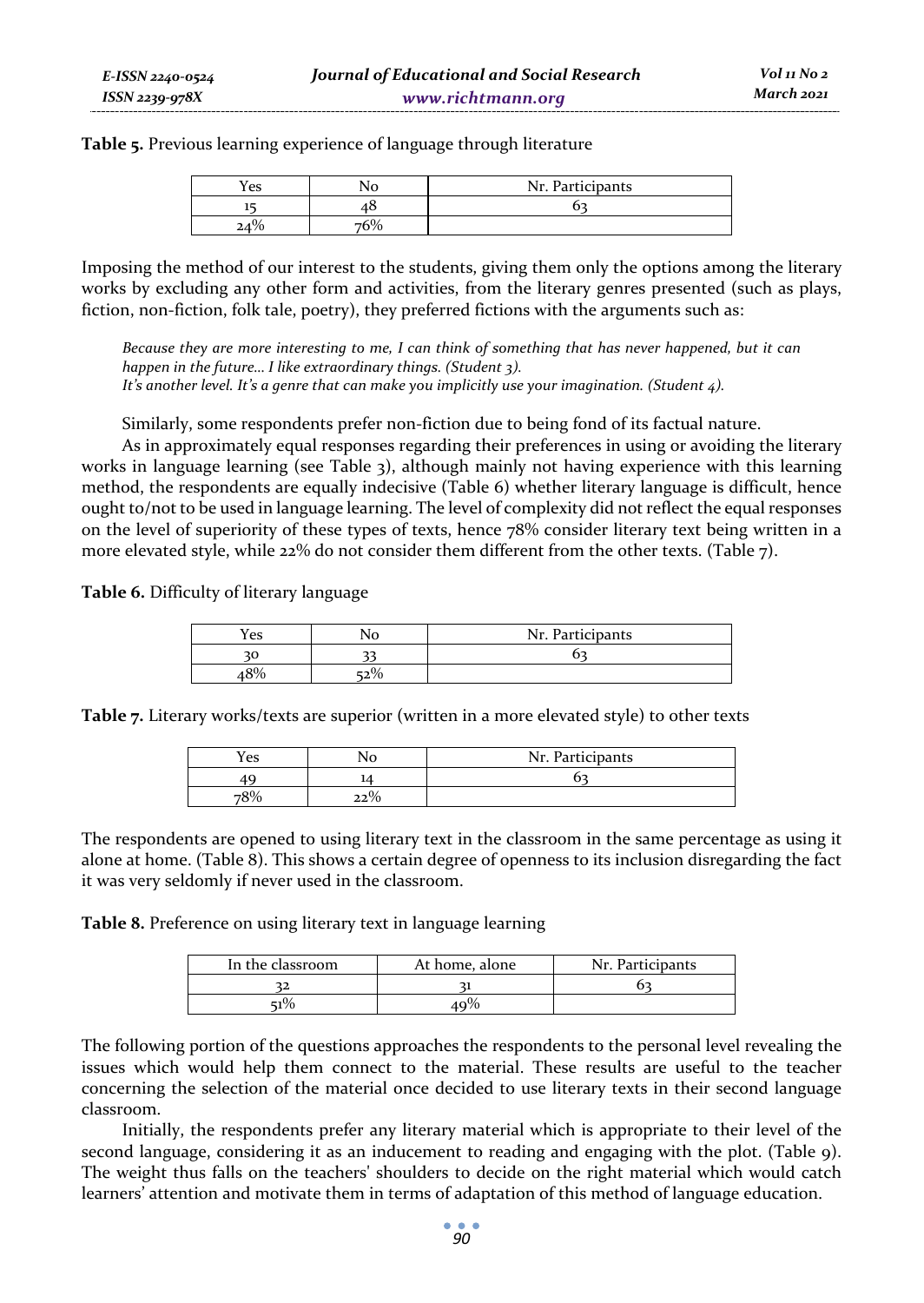**Table 9.** Suitability of language level used in the literary material with the readers' level as persuasion factor

| res | ٦C  | Nr. Participants |
|-----|-----|------------------|
| --  |     |                  |
|     | 10% |                  |

Another question which gives teachers a hint on their students' interests and attractions is whether they prefer to read material which includes information they are familiar with or they are opened to new experiences and unknown things (Table 10). Similarly, the resemblance with the plot character in terms of their culture and social background does not affect the respondents. Moreover, they can be receded if the story involves similar culture showing their interest in new things which would lead them to learn on new lifestyles, behavior, worldview, which would help them in having new insight towards life. (Table 11).

Disconnection on the level of setting does not affect respondents' in terms of characters' age. Hence, while 29% would like to read a story where their peers are involved, 24% would not like to read about their peers' experiences, and lastly 48% lean on reading about any character encounters. (Table 12).

**Table 10.** Preferences regarding the information contained in the literary material

| Familiar information would<br>help me in language learning | I like to read about<br>new/unknown experiences | Nr. Participants |
|------------------------------------------------------------|-------------------------------------------------|------------------|
| 24                                                         |                                                 |                  |
| 38%                                                        | 62%                                             |                  |

**Table 11.** Resemblance of the literary material to readers' culture and social background as feature affecting connection to the material

| ∕es | .c<br>ı. | Nr. Participants |  |
|-----|----------|------------------|--|
|     | --       |                  |  |
|     |          |                  |  |

**Table 12.** Influence of the age to the connection between the reader and characters

| Yes | The age does not matter | Nr. Participants |
|-----|-------------------------|------------------|
|     | 30                      |                  |
|     | $.8\%$                  |                  |

### **7. Discussion**

Equal to Hager's conclusion on the discussion of the language-literature gap "Many foreign language and literature departments have made a division between language studies and literature studies, a division in which the number of students who pursue literary studies is far less numerous than those who pursue language studies" (2000. p.431), the case of Kosovo universities reflects this conclusion of the division which is mirrored in the study results.

The results reveal that a high percentage is not against literature as a field though the affinity is not very strong in terms of precise timeframe and frequency of its practicing. Respondents' reading activity does not necessarily connect to school assignments and they show interest in various famous literary titles for recreational purposes as well.

Although reading for entertainment, the respondents are aware of the benefits the chosen books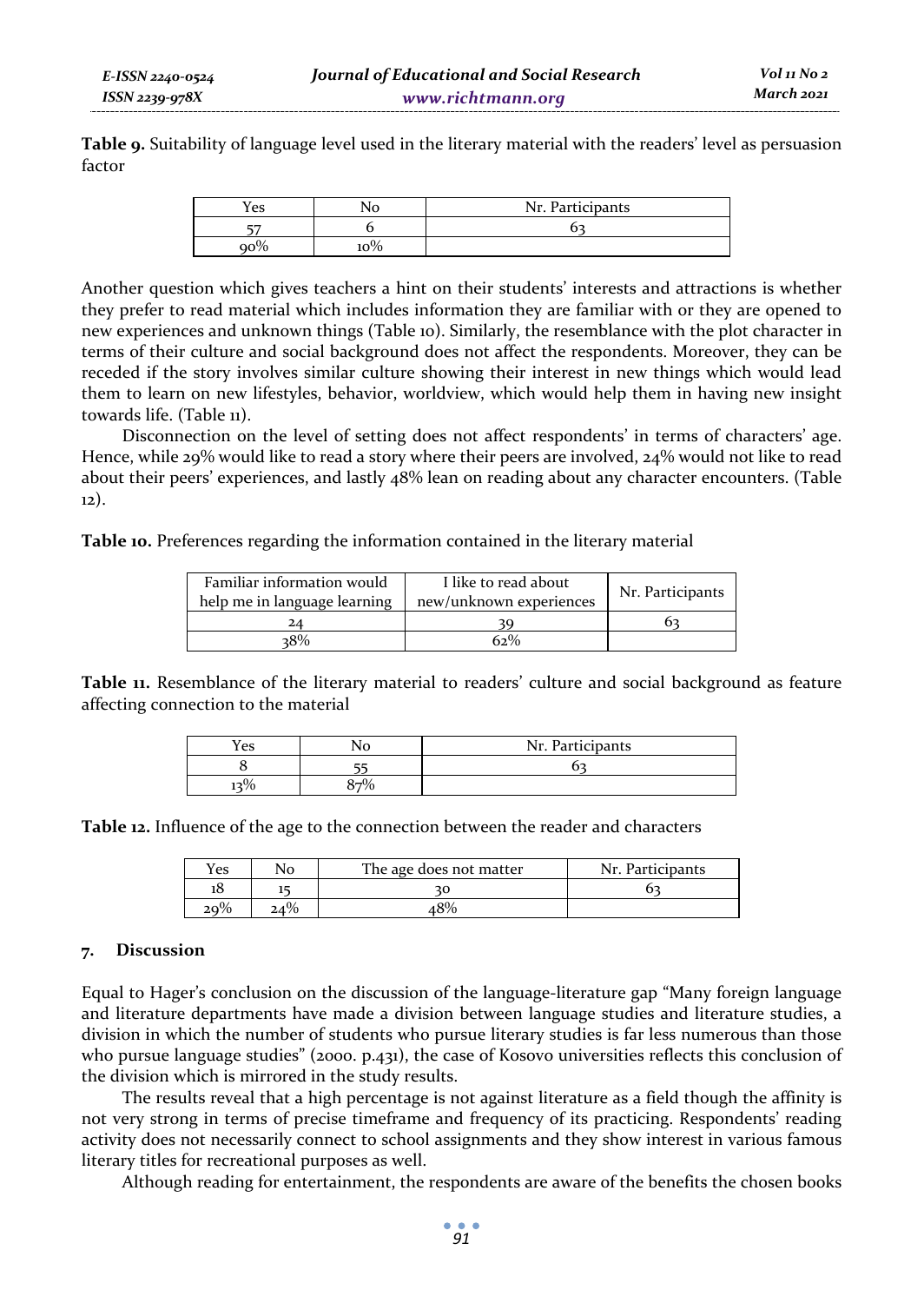| E-ISSN 2240-0524 | Journal of Educational and Social Research | $Vol_{II}$ No 2 |
|------------------|--------------------------------------------|-----------------|
| ISSN 2239-978X   | www.richtmann.org                          | March 2021      |

can bring them, hence they refer to vocabulary and expression enrichment, developing speaking and writing skills, and evolving new ideas, and inducing critical thinking. The feature of the delight that literary works bring into education, with all the authenticity they carry, is among the reasons they incline towards the use of literary works in language learning. To differentiate from this sensible receptivity, though lower, nevertheless, the not sufficiently distinctive percentage would rather avoid literary works without any rational reason.

The preference of learning language through watching movies or standard coursebooks over literary works, we relate to the habitude and the apprehension of the new method along with the uncertainty of the results it would bring. This is confirmed with the high percentage of the inexperience with this method as almost never being practiced in their previous language-learning experience whether at school or private courses.

Correspondingly, a considerable percentage believe in the superiority of the literary texts, and the elevated style used in their constitution, which nonetheless, does not completely detract the respondents as material containing difficult language.

Respondents likewise lean on the material which properly fits their level of the second language as one which would not cause any comprehension difficulties, yet it would contribute to further mastering of the language. Balance against this, the respondents are not affected by the resemblance of the content of the literary work to the information they already possess or the culture and social background they are accustomed to. Herewith they reveal their interest in new experiences and unknown customs. Similarly, they are not limited to any age range whether the characters involved are their peers or belong to other age brackets.

## **8. Conclusion**

Based on CEFR, methodical studies on second language acquisition became effective in the second half of the twentieth century. Henceforth our idea for this study to define our students' stance and to determine the possibility of immersion of these two once united fields.

Taking into consideration the fact that our respondents are first-year students and recent products of upper-secondary schools of the Republic of Kosovo, gained results unveiled curious points regarding foreign language teaching and learning practices. The results insinuate that students were not accustomed to having literary works included in foreign language learning classrooms despite the fact they were subject to learning more than one foreign language throughout their primary and secondary education, such as English, German, and/or French language.

On the whole, respondents of our study do not show determination in their response where although not opposing literary works and literature as a field and being in favour of the same, they reveal a dosage of hesitance regarding its inclusion in second language acquisition. They lack knowledge and information on how they should study a language through literature. Knowing the fact that they have always studied language and literature as separate entities they are confused due to the lack of guidance on how to act when given literary material for language learning purposes, which is evidenced with circumvention of their ideas on how to use a literary work as to help in their language learning.

Nevertheless, even this percentage which split the respondents into near equality or rather an indecision, and the fact that coursebooks are preferred over literary works, the gained results are satisfactory as they do not present respondents' total exclusion of the literary material in the language classroom, hence the openness to the idea of their merging.

Using data of our study which includes 63 students at a public university, it is confirmed that second language acquisition through literary material can start to be gradually implemented. Practically, this study can contribute and be used as factual material to second language syllabus amending, concerning literature interfusion as an additional material besides the standard coursebooks.

As per the limitation of the study, it focused on the students' input on their attitude and thus far experience, regarding literature and language learning connection, the fact which leaves space for further research which will include professors' stance and viewpoint.